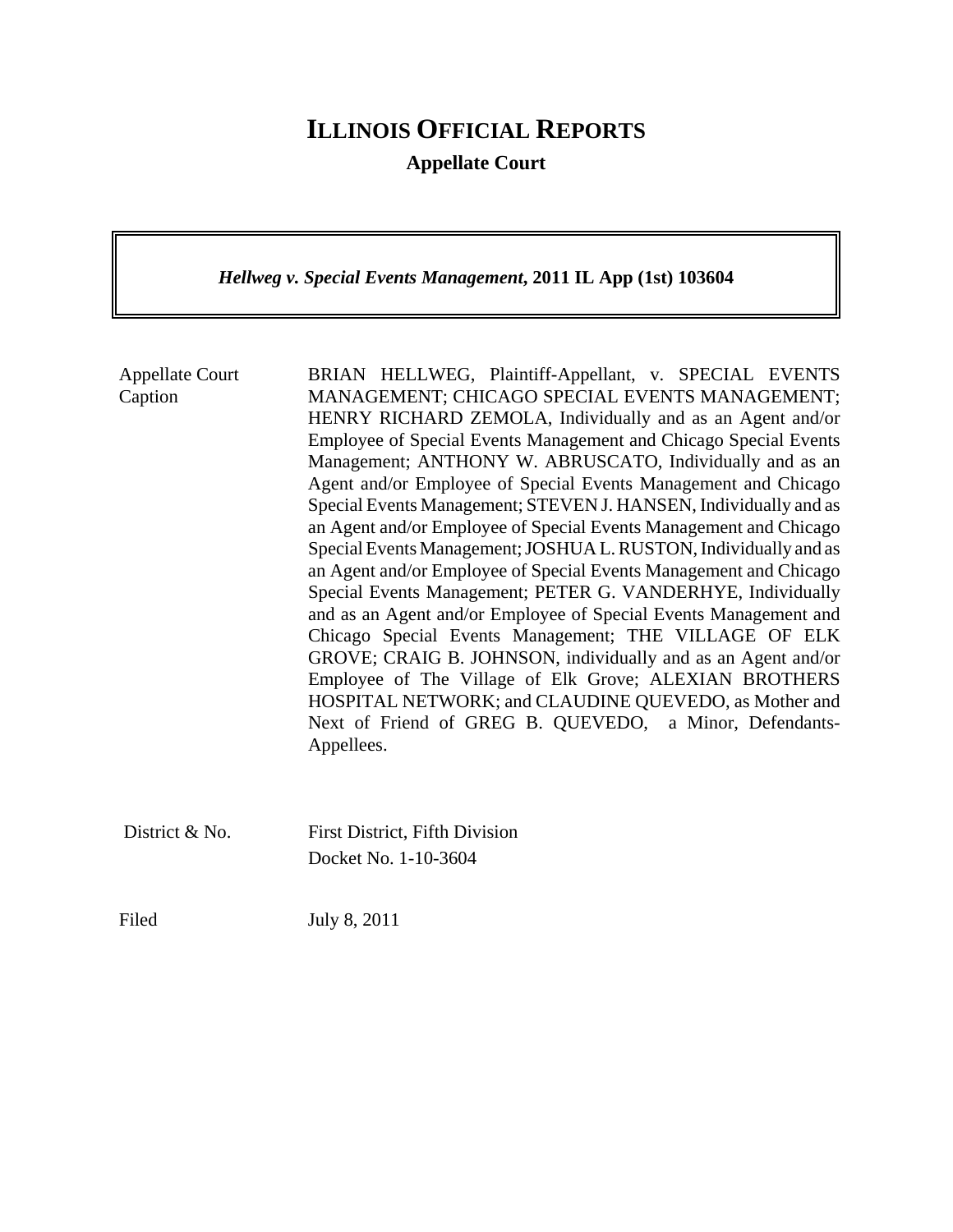| Held<br>(Note:<br>This syllabus<br>constitutes no part of<br>the opinion of the court<br>but has been prepared<br>by the Reporter of<br>Decisions for<br>the<br>convenience of<br>the<br>reader.) | Plaintiff's action for the injuries he suffered while preparing for a bicycle<br>race when he collided with a nonparticipant who was on the course was<br>properly dismissed with prejudice on the basis of the release plaintiff<br>executed, despite plaintiff's contentions that defendants failed to close<br>the course for the training session as promised and that the release was<br>unenforceable because the collision was not foreseeable, since bicycle<br>racing on streets poses risks, even when the course is closed, the release<br>did not have to enumerate all of the scenarios that could arise in which<br>a rider might be injured, and the release plaintiff signed clearly assigned<br>plaintiff the risk of a collision, regardless of the precise cause. |
|---------------------------------------------------------------------------------------------------------------------------------------------------------------------------------------------------|--------------------------------------------------------------------------------------------------------------------------------------------------------------------------------------------------------------------------------------------------------------------------------------------------------------------------------------------------------------------------------------------------------------------------------------------------------------------------------------------------------------------------------------------------------------------------------------------------------------------------------------------------------------------------------------------------------------------------------------------------------------------------------------|
| Decision Under<br>Review                                                                                                                                                                          | Appeal from the Circuit Court of Cook County, No. 10-L-1057; the Hon.<br>James D. Egan, Judge, presiding.                                                                                                                                                                                                                                                                                                                                                                                                                                                                                                                                                                                                                                                                            |
| Judgment                                                                                                                                                                                          | Affirmed.                                                                                                                                                                                                                                                                                                                                                                                                                                                                                                                                                                                                                                                                                                                                                                            |
| Counsel on<br>Appeal                                                                                                                                                                              | Carolyn Daley Scott, of Power, Rogers & Smith, PC, of Chicago, for<br>appellant.                                                                                                                                                                                                                                                                                                                                                                                                                                                                                                                                                                                                                                                                                                     |
|                                                                                                                                                                                                   | Ronald G. Zamarin, of Law Offices of Ronald G. Zamarin, of Chicago,<br>for appellees Village of Elk Grove and Craig B. Johnson.                                                                                                                                                                                                                                                                                                                                                                                                                                                                                                                                                                                                                                                      |
|                                                                                                                                                                                                   | Robert Marc Chemers, David M. Bennett, Sara Jane Brundage, and<br>Richard M. Burgland, all of Pretzel & Stouffer, Chtrd., of Chicago, for<br>other appellees.                                                                                                                                                                                                                                                                                                                                                                                                                                                                                                                                                                                                                        |
| Panel                                                                                                                                                                                             | JUSTICE EPSTEIN delivered the judgment of the court, with opinion.<br>Justices J. Gordon and Howse concurred in the judgment and opinion.                                                                                                                                                                                                                                                                                                                                                                                                                                                                                                                                                                                                                                            |

## **OPINION**

¶ 1 Plaintiff, Brian Hellweg, appeals the involuntary dismissal of his negligence claims pursuant to section 2-619 of the Illinois Code of Civil Procedure (735 ILCS 5/2-619 (West 2008)). He maintains the trial court relied on an unenforceable release to dismiss his claims. We affirm.

-2-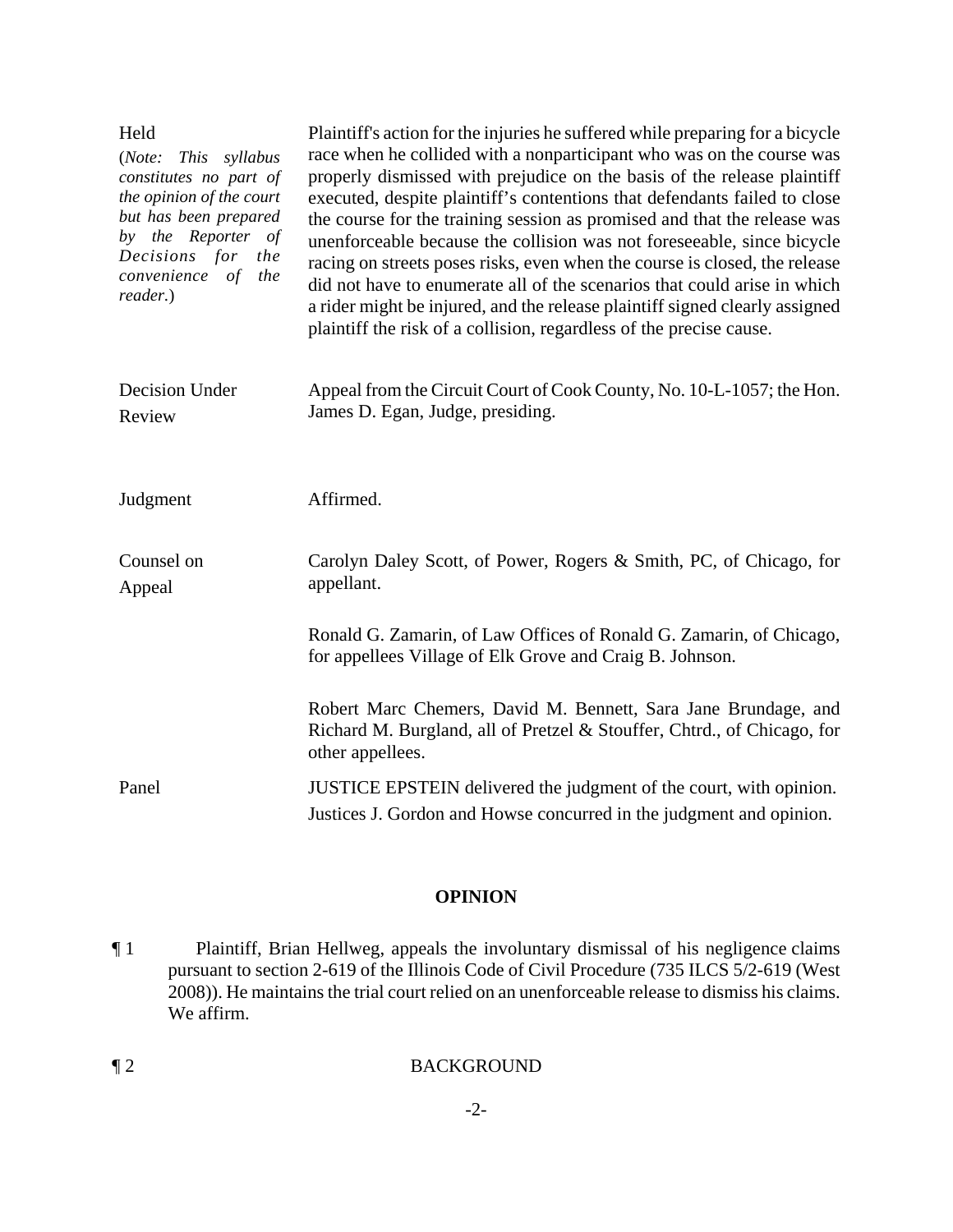¶ 3 Plaintiff filed the instant lawsuit seeking to recover damages he sustained while preparing for a 2009 bicycling race organized by defendants Special Events Management, Henry Zemola, Anthony Abruscato, Steven Hansen, Joshua Ruston, Peter Vanderhye, Village of Elk Grove, Craig Johnson, and Alexian Brothers Hospital Network. The race was held on municipal streets advertised as a "closed course," an undefined term. Plaintiff was injured when he collided with a nonparticipating bicyclist, Greg B. Quevedo, a minor, while participating in a warm-up session organized by defendants. Plaintiff alleges they collided as a result of defendants' failure to close the course as promised prior to the session. Defendants moved to dismiss plaintiff's negligence claims with prejudice pursuant to section 2-619, arguing, *inter alia*, that plaintiff signed a "2009 USA Cycling Event Release Form" (the Release) exculpating them from liability. Plaintiff responded the Release was unenforceable because his collision with Quevedo was not foreseeable. The trial court disagreed, granting defendants' motions. Plaintiff appealed pursuant to Supreme Court Rule 304(a) (Ill. S. Ct. R. 304(a) (eff. Feb. 26, 2010)).

## ¶ 4 ANALYSIS

- ¶ 5 "The purpose of a section 2-619 motion to dismiss is to dispose of issues of law and easily proved issues of fact at the outset of litigation." *Van Meter v. Darien Park District*, 207 Ill. 2d 359, 367 (2003). Section 2-619 allows the involuntarily dismissal of released claims. 735 ILCS 5/2-619(a)(9) (West 2008). We review such dismissals *de novo* and must determine "whether a genuine issue of material fact exists and whether the defendant is entitled to judgment as a matter of law." *Saichek v. Lupa*, 204 Ill. 2d 127, 134 (2003). We accept "as true all well-pleaded facts, along with all reasonable inferences that can be gleaned from those facts," and we "interpret all pleadings and supporting documents in the light most favorable to the nonmoving party." *Porter v. Decatur Memorial Hospital*, 227 Ill. 2d 343, 352 (2008).
- ¶ 6 Parties in Illinois may generally contract away liability for their own negligence. *Garrison v. Combined Fitness Centre, Ltd.*, 201 Ill. App. 3d 581, 584 (1990). Such "agreements are not favored by the law and are strictly construed against the party they benefit." *Falkner v. Hinckley Parachute Center, Inc.*, 178 Ill. App. 3d 597, 603 (1989). However, they "must be given a fair and reasonable interpretation based upon a consideration of all of [the] language and provisions." *Id.*

"[A]bsent fraud or wilful and wanton negligence, the contract will be valid and enforceable unless: (1) there is a substantial disparity in the bargaining position of the two parties; (2) to uphold the exculpatory clause would be violative of public policy; or (3) there is something in the social relationship between the two parties that would militate against upholding the clause. [Citations.] The rationale for this rule is that courts should not interfere with the right of two parties to contract with one another if they freely and knowingly enter into the agreement." *Garrison*, 201 Ill. App. 3d at 584.

Plaintiff here does not claim fraud, wilful and wanton negligence, a special relationship with defendants, substantial disparity in bargaining power, or a public policy violation. He argues only that the risk at issue was not foreseeable and thus not assumed by him.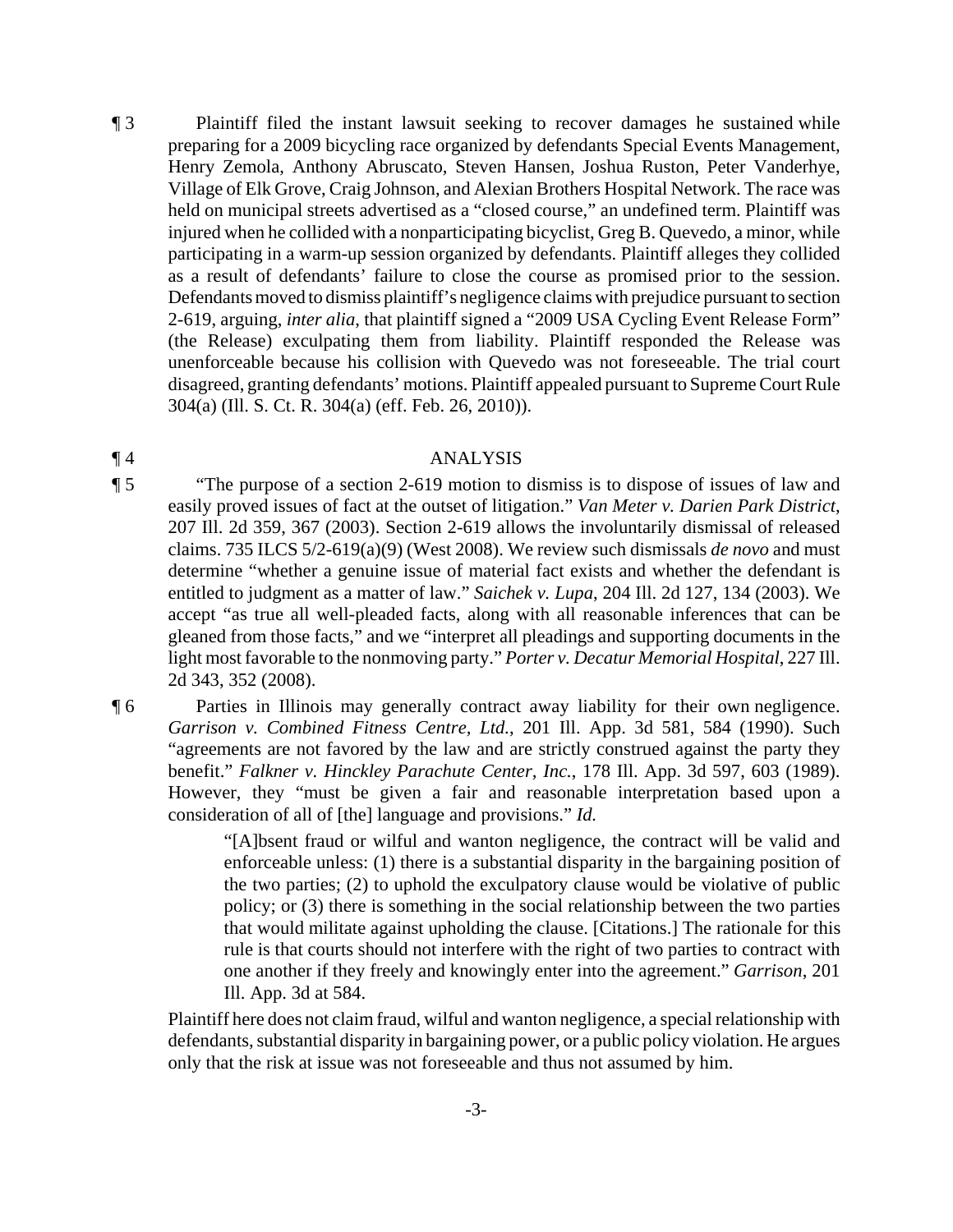"[A]n exculpatory clause, to be valid and enforceable, should contain clear, explicit, and unequivocal language referencing the types of activities, circumstances, or situations that it encompasses and for which the plaintiff agrees to relieve the defendant from a duty of care. [Citation.] In this way the plaintiff will be put on notice of the range of dangers for which he assumes the risk of injury, enabling him to minimize the risks by exercising a greater degree of caution. [Citation.] The precise occurrence which results in injury need not have been contemplated by the parties at the time the contract was entered into. [Citation.] It should only appear that the injury falls within the scope of possible dangers ordinarily accompanying the activity and, thus, reasonably contemplated by the plaintiff." *Id.* at 585.

"Foreseeability of a specific danger is thus an important element of the risk which a party assumes, and, for this reason, serves to define the scope of an exculpatory clause. This is but another way of stating that, although the type of negligent acts from which a person expressly agrees to excuse another need not be foreseen with absolute clarity, such acts cannot lie beyond the reasonable contemplation of the parties \*\*\*." *Larsen v. Vic Tanny International*, 130 Ill. App. 3d 574, 577 (1984).

"Whether a particular injury is one which ordinarily accompanies a certain activity and whether a plaintiff appreciates and assumes the risks associated with the activity often constitute a question of fact." *Simpson v. Byron Dragway, Inc.*, 210 Ill. App. 3d 639, 647 (1991). Here, plaintiff's release provides, in pertinent part:

"I ACKNOWLEDGE THAT BY SIGNING THIS DOCUMENT, I AM ASSUMING RISKS, AND AGREEING TO INDEMNIFY, NOT TO SUE AND RELEASE FROM LIABILITY THE ORGANIZERS OF THIS EVENT AND USA CYCLING, INC. (USAC), ITS ASSOCIATIONS \*\*\* AND THEIR RESPECTIVE AGENTS, EMPLOYEES, VOLUNTEERS, MEMBERS, CLUBS, SPONSORS, PROMOTERS AND AFFILIATES (COLLECTIVELY 'RELEASEES'), AND THAT I AM GIVING UP SUBSTANTIAL LEGAL RIGHTS. THIS RELEASE IS A CONTRACT WITH LEGAL AND BINDING CONSEQUENCES AND IT APPLIES TO ALL RACES AND ACTIVITIES ENTERED AT THE EVENT REGARDLESS WHETHER OR NOT LISTED ABOVE. I HAVE READ IT CAREFULLY BEFORE SIGNING, AND I UNDERSTAND WHAT IT MEANS AND WHAT I AM AGREEING TO BY SIGNING.

In consideration of the issuance of a license to me by one or more of Releasees or the acceptance of my application for entry in the above event, I hereby freely agree to and make the following contractual representations and agreements. I ACKNOWLEDGE THAT CYCLING IS AN INHERENTLY DANGEROUS SPORT AND FULLY REALIZE THE DANGERS OF PARTICIPATING IN THIS EVENT, whether as a rider, official, coach, mechanic, volunteer, or otherwise, and FULLY ASSUME THE RISKS ASSOCIATED WITH SUCH PARTICIPATION INCLUDING, by way of example, and not limitation: \*\*\* dangers of collision with pedestrians, vehicles, other riders, and fixed or moving objects; \*\*\* THE RELEASEES' OWN NEGLIGENCE, the negligence of others \*\*\*; and the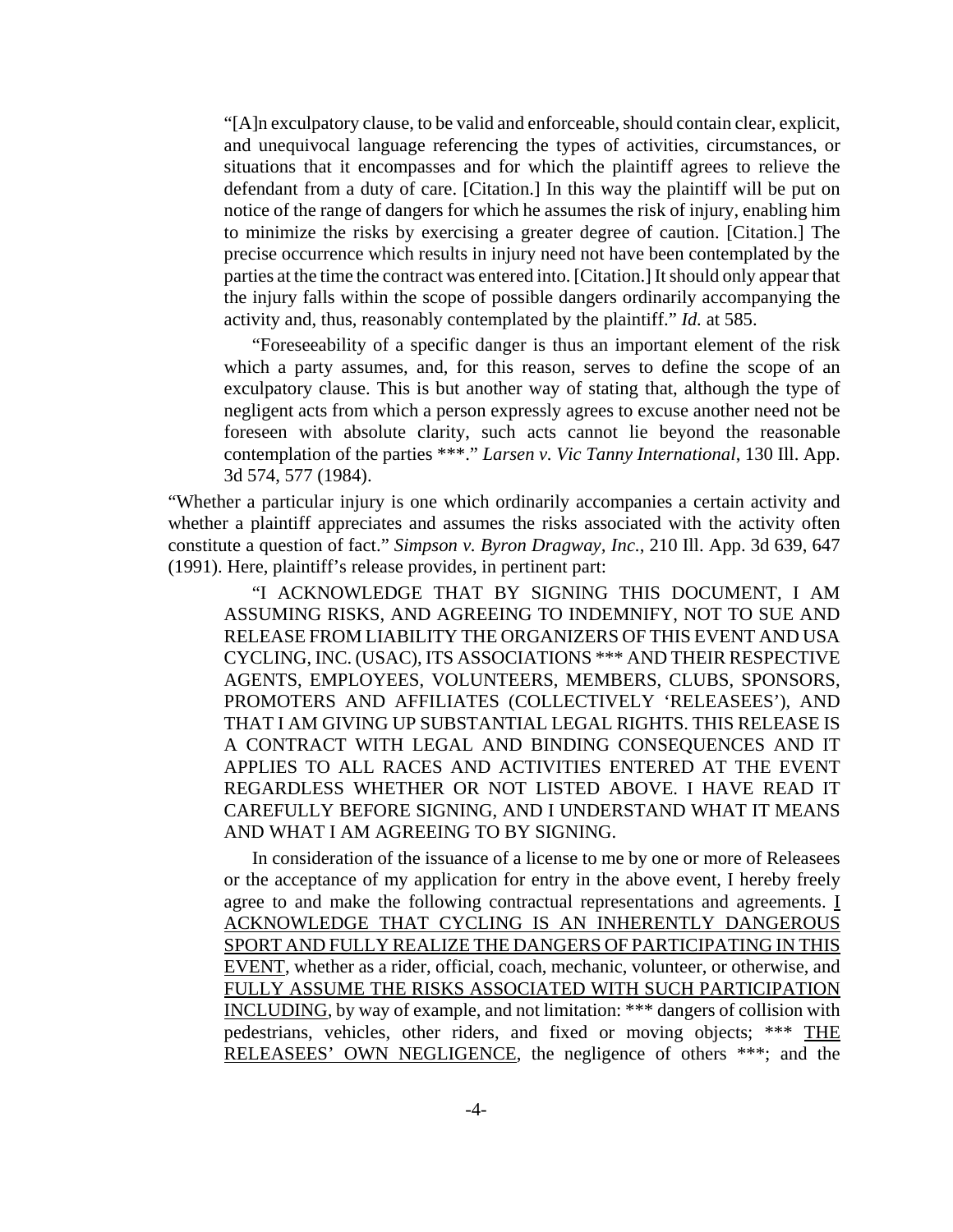possibility of serious physical and/or mental trauma or injury, or death associated with the event. \*\*\* I HEREBY WAIVE, RELEASE, DISCHARGE, HOLD HARMLESS, AND PROMISE TO INDEMNIFY AND NOT TO SUE the Releasees and all sponsors, organizers, promoting organizations, property owners, law enforcement agencies, public entities, special districts and properties that are in any manner connected with this event, and their respective agents, officials, and employees through or by which the event will be held, (the foregoing are also collectively deemed to be Releasees), FROM ANY AND ALL RIGHTS AND CLAIMS INCLUDING CLAIMS ARISING FROM THE RELEASEES' OWN NEGLIGENCE, which I have or may hereafter accrue to me, and from any and all damages which may be sustained by me directly or indirectly in connection with, or arising out of, my participation in or association with the event, or travel to or return from the event. I agree it is my sole responsibility to be familiar with the event course and agenda, the Releasees' rules, and any special regulations for the event and agree to comply with all such rules and regulations. I understand and agree that situations may arise during the event which may be beyond the control of Releasees, and I must continually ride and otherwise participate so as to neither endanger myself nor others." (Emphasis in original.)

This agreement unambiguously absolves defendants of all claims arising out of the event even if caused by their own negligence. Plaintiff maintains the Release is nevertheless unenforceable because the presence of a nonparticipant bicyclist on the course is not a risk ordinarily attendant to closed course races. According to plaintiff:

"When a cycling race is advertised as closed course, it means that all intersections and streets are closed and barricaded to ensure that no one, other than those participating and involved in the race, are permitted onto the course. This enables the cyclists to ride along the streets and through the intersections on the course without having to worry that there will be another vehicle or non-participating cyclist crossing through the intersection."

The presence of nonparticipants in bicycle races conducted on municipal streets is an inherent and reasonably foreseeable risk. Even assuming, *arguendo*, that such risk is absent in closed course races, a matter of dispute, plaintiff nevertheless assumed that allegedly extraordinary risk here by expressly agreeing to absolve defendants of liability for "collision with pedestrians, vehicles, other riders, and fixed or moving objects." Closed course or not, plaintiff's release plainly contemplates the possibility of pedestrians, vehicles, other riders, and/or fixed or moving objects on the course. The Release encompasses plaintiff's collision.

¶ 7 Plaintiff disagrees, arguing that "the language 'other riders or moving or fixed objects' does not reasonably encompass a minor who was able to ride his bicycle onto the course due to the Defendants failing to properly close the streets." According to plaintiff, he "did not nor could he have foreseen that Defendants would negligently fail to close the course," and "there is no possible way that he could have contemplated that the Defendants intended that the release encompass their negligent conduct in failing to close the course." We disagree. The Release unambiguously states plaintiff is relinquishing "ANY AND ALL \*\*\* CLAIMS" ARISING FROM THE [DEFENDANT'S] OWN NEGLIGENCE." (Emphasis in original.)